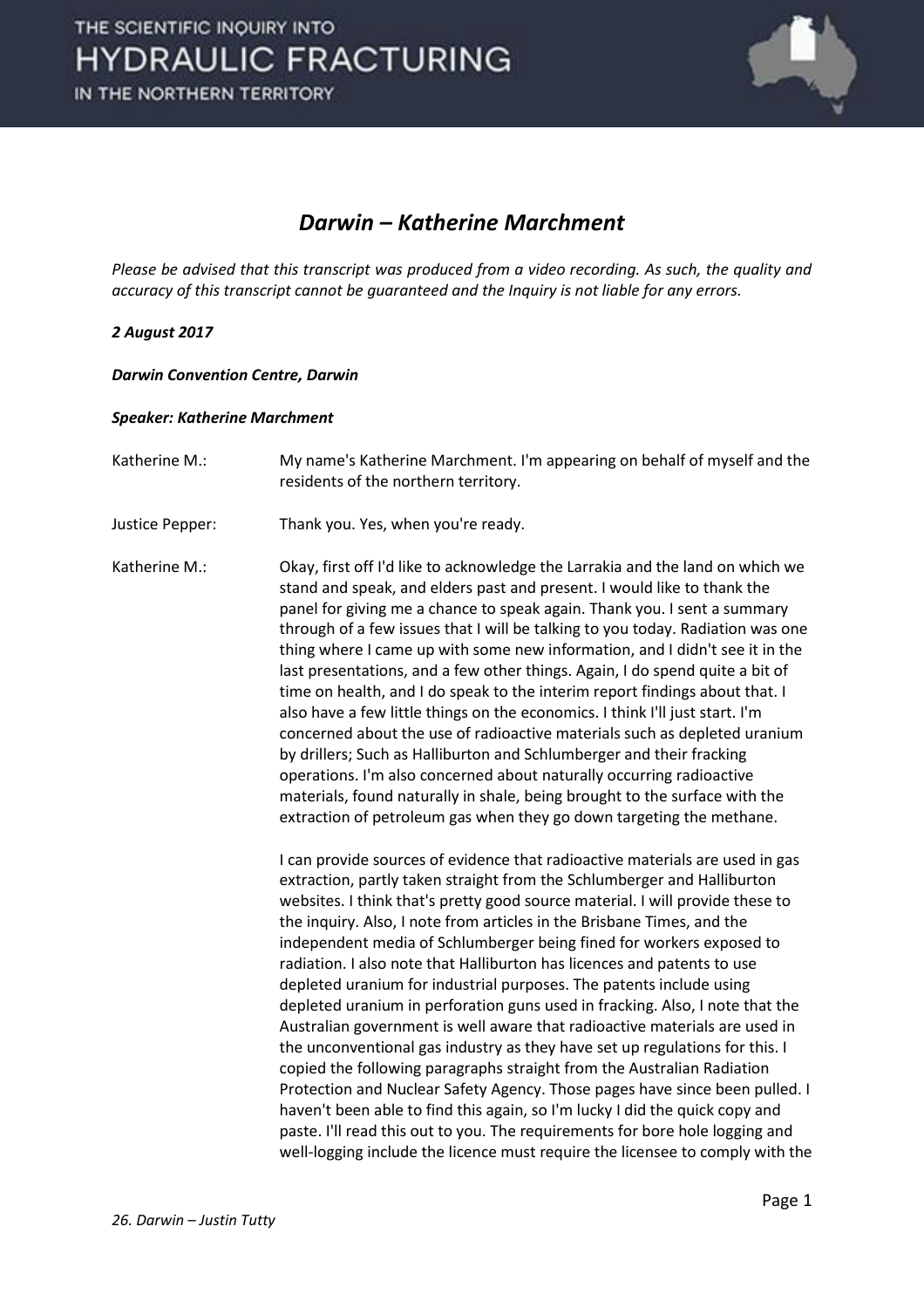

AIPINSA/NO HSC standard for limiting occupational exposure to ionising radiation RPS1 2002.

 The licence must require the licensee to comply with the code of practise for safe use of sealed radioactive sources in bore hole logging, 1989. The licence must require the licensee to ensure the direct supervision of any field site while radioactive sources, or radiation apparatus are in use, to ensure that unauthorised persons do not enter the site. What's interesting about this is I do have photographs of a box of caesium-137 that was found completely unattended by locals in the Pilliga. That was about three years ago now I think. I have photographic proof of that too. I'm stating that these... And also, natural radioactive elements in shale gas I pulled that from a peer reviewed paper called Radon in Natural Gas from Marcellus Shale by Marvin Resnikoff radioactive waste management associates. I can provide you guys with that link. Because I was questioned last time about radiation in the tanks. Like where it came from and whether it came from this industries operations. I've followed up on that. I've also sourced YouTube footage of a fellow with a very sensitive Geiger counter actually with shale rocks measuring the ... comparing the background radiation to the radiation in shale rock.

 So, to me that's evidence that not only do they use radioactive material in fracking, but there is also radioactive in their target shales as well. Okay, also I don't know if you saw these people when I went down to Queensland, but there's a family, David and Brian Monk. They make videos about their experiences living in the gas fields. They've since pulled it for the time being, but they filmed Geiger counting readings of radiation in produced water sprayed onto roads. To me that's evidential that this stuff does come up with produced water. Whether it's part of what they use in fracking or whether it's part of naturally occurring in the coal seams there is a radioactive problem. There's also numerous articles about the shales around Pennsylvania and the disposal of radioactive waste. I can supply links to those as well. I think that makes that point fairly clear. An Apia person I spoke to at the Darwin show told me that the lead found in ... Oh hang on. I'm sort of missing a bit.

 All right, I do have a few questions around this. When the panel did go to Queensland I'm curious; I've just been told that you guys did speak with John Jenkin during your visit. I'm just wondering, given that this was a field trip, like whether you did go out into the field. Is there any Geiger counter readings made around any of the infrastructure in Queensland at all or was that made available to you at all? Any ratings of methane and background methane in the gas fields? Was that made available to you at all? Lead in water sources where they're drilling, and in the aquifers they're drilling in, elevated levels of lead in tanks, and in water sources. Was there any testing done or any of that information made available to you at all? Here we go. I ask these questions because I got quite a reaction when I said there was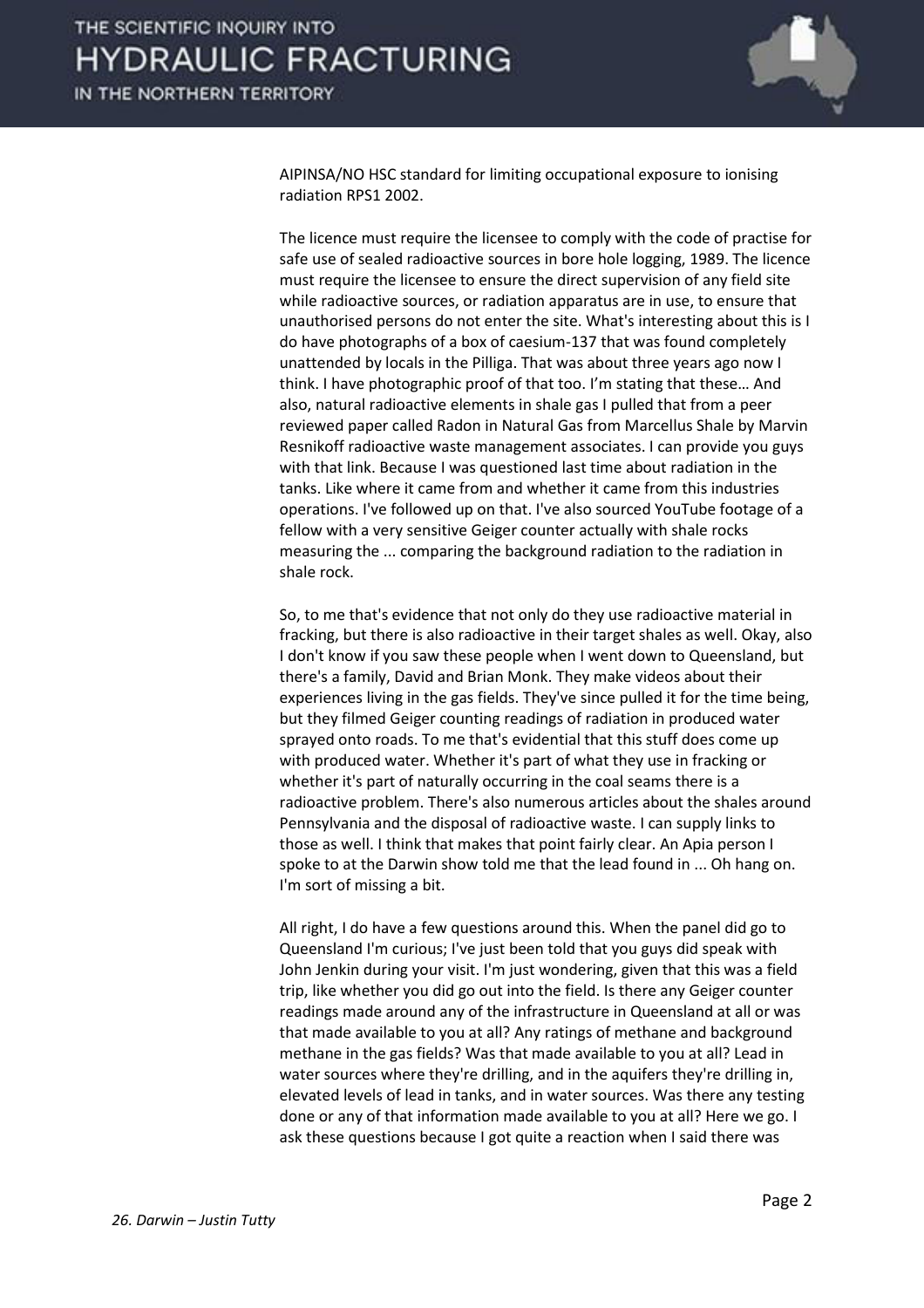

lead in rainwater tanks. I was asked to provide more evidence of that, which I did.

 I'm wondering if you checked the veracity of what I was saying, and followed up on my allegations of elevated levels of lead, and to check the veracity of Apia's statements that there is no radiation or lead admitted in their operations. I thought that scientifically a bit of hard evidence there wouldn't go astray given that the gas industry's saying one thing, and I'm saying another. Who's telling the truth here? Okay, an Apia spokesman I talked to at the Darwin show, told me that the lead found in rainwater tanks in Queensland was from the tanks themselves. The photographic evidence of John Jenkins rainwater tank I provided to the inquiry clearly shows that the tank is plastic not metal, and has a corrosive substance over it that appears to have come from the air and the rain. It is a plastic tank similar to millions of tanks used around Australia. I drank water for years from similar, yet there have been no recordings or complaints of lead in these tanks in other parts of Australia where there is not a gas industry present and operating.

 When I pointed this out to the Apia rep, that the tank was plastic, his response was to let me know that it is a petroleum product. Then he grinned like a loon over this very serious heath issue thinking he had somehow scored a point. I have no idea how the fact that John uses petroleum products including rainwater tanks, along with every single other person in Australia, somehow disproves that the lead in his rainwater tank is most likely caused from gas industry operations such as flaring near his home. The onshore gas industry is drilling for the petroleum product of methane gas. They have petroleum licences to do so, and are subject to petroleum regulations. It has been well publicised, since I was a kid, that petroleum gases naturally contain lead and this is toxic to human health. This is why there was a huge national campaign in the 70s to convert all motor vehicles to unleaded fuel because this toxin in exhaust emissions was causing health problems. Particularly in urban areas. It also became compulsory for smoke stacks to have scrubbers and other technology, so that the lead and other toxins were not emitted straight into the air.

 From what I've seen in Queensland there are no filters or other technologies used on the wells, or flares, or vents. Particularly not on the vent because the vent looks like a poly pipe and it just goes straight out into the air from it. Now, I'm just wondering if the panel could investigate this further as I'm not an expert in gas field infrastructure, and can only give personal observation based on the naked eye view. Also, I have asked the question of the panel in my last presentation that I wanted to know what gases were evaporating off the holding ponds. Has the panel made any further investigation in respect to this given that I made some serious allegations as to the harm these ponds were causing to wildlife and humans? How is it that the gas industry can claim their activities can be done safely and that they have safe emissions levels when, One; The toxicity of the unprocessed petroleum gas they are extracting has been well documented as dangerous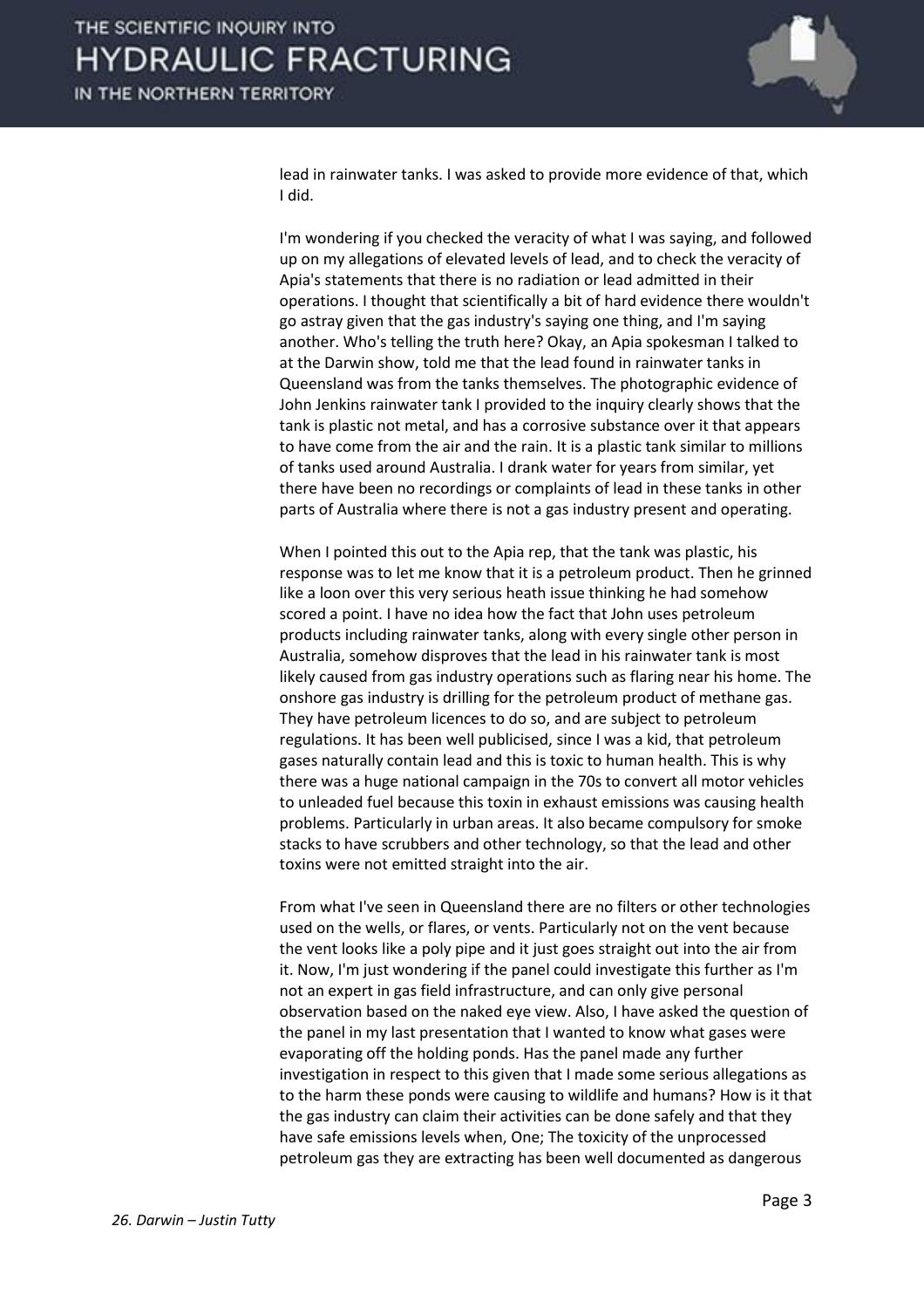

to human health, highly flammable, and dangerous to handle. This gas is known to contain betex, nitrous oxides, sulphur dioxide, formaldehyde, and other toxic elements as well as methane.

 Shales are known to contain radioactive substances. Where does all this stuff disappear to when they extract the gas, which they then process into pure methane to export. It was safely trapped underground so when the petroleum gas is extracted what happens to all the unwanted toxins? Do they pollute the air perhaps, and make their way into rain clouds and subsequently show up in peoples rainwater tanks and surface drinking water sources? Does the gas industry capture these toxic gases? From my conversations with Santos and Apia reps they refuse to admit that these toxins even exist. Even though my main source of information on the types of gases that are emitted from the petroleum gas, apart from the methane, which is what they're targeting, is from gas company declarations to the National Pollutant Inventory. Two; They're punching straight through our water table to extract toxic petroleum gas. How does a few layers of cement guarantee well integrity for the next few thousand years? By drilling, they have created a pathway for migration, which is a risk in itself, without the added risk to well integrity through fracking the well a number of times over the productive cycle of the well.

 What is the risk of these extra layers of cement creating a much larger surface area for a migration pathway, than the smaller surface area of just a drill hole and a layer of cement? Multiply it by the wells, how much further does it increase the risk? I'm hearing from Apia that all these layers actually make it safer. To my mind if you've got a way larger surface area for a migration possibility that actually increases the risk, not decreases the risk. That's just my logical thought. I'm not a scientist on this. Three; They're using toxic chemicals in the frack fluids. They produced water from this process is supposed to be put into storage as it's considered too dangerous to be released straight into the environment even though in Queensland they do allow environmental flows in times of high rainfall. But I won't go into that. Does the toxicity suddenly disappear when these elements evaporate into the air to be breathed in by humans and animals. Given the evidence of harm from Queensland has the panel made an effort to procure any readings of radiation and methane near current wells and gas infrastructure in the northern territory?

 Has water near flares and other infrastructure been tested for higher than usual concentrations of lead? What information has been provided to the panel by the gas companies who have already drilled wells in the northern territory with respect to their emissions. Does the inquiry intend to make a recommendation to include this testing in any proposed regulations? I would like to make, also, a comment on some of the statements made by others to this inquiry. Particularly there is plenty of gas in Queensland. We don't need to drill in the NT, or that it is too late for Queensland. Statements of this, not in my backyard nature, highlight that people know that this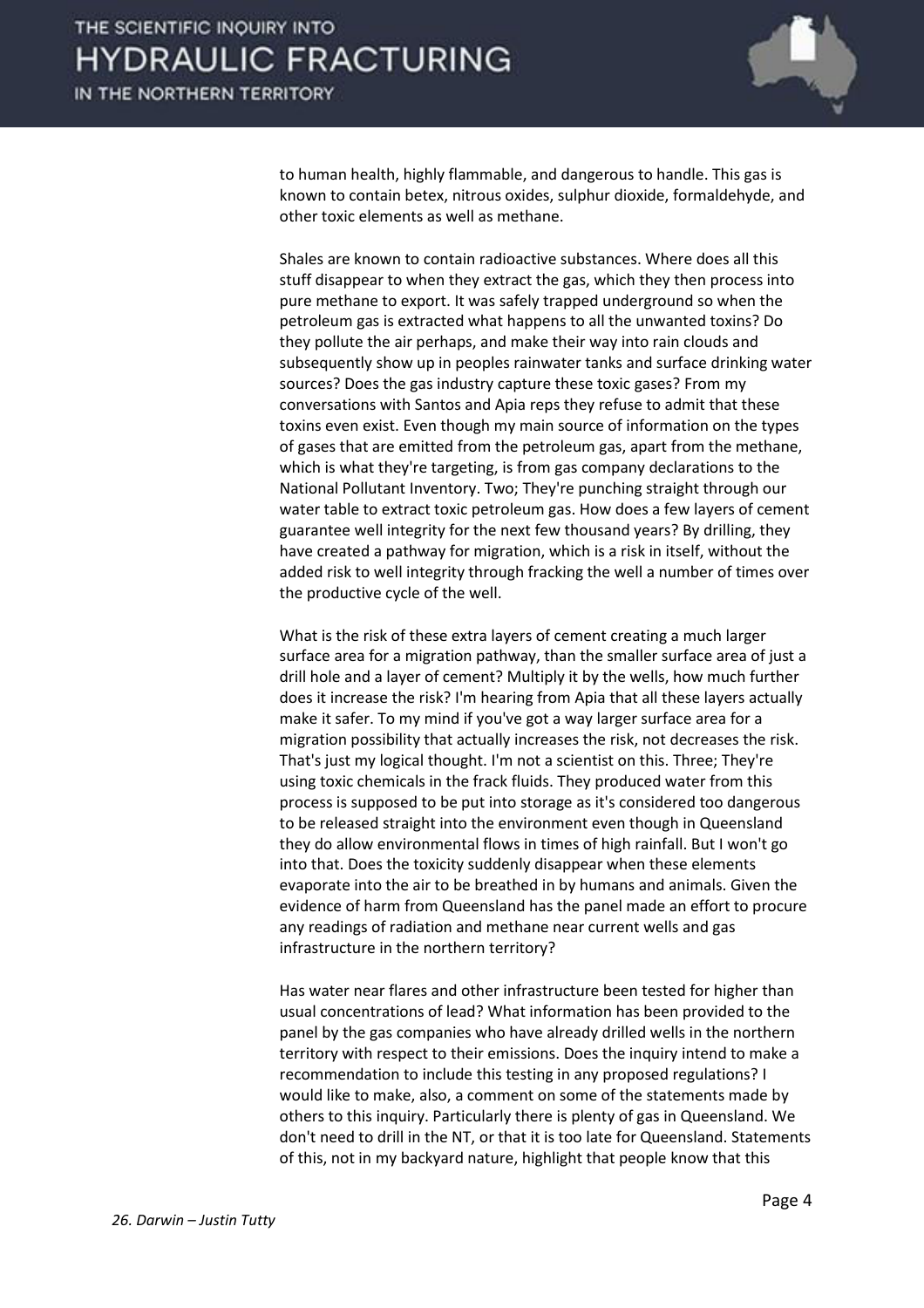

industry causes harm where it operates and are afraid of these impacts. These type of statements also give the onshore gas industry a free pass to keep committing harm elsewhere. It is the people of Queensland who had provided much of the evidence, and presented a compelling case for this industry to be banned in the northern territory, and in doing so make a compelling case for the onshore gas industry to be banned in Queensland as well.

 It is the people of Queensland, who are living in the sacrifice zones for this industry, suffering harm, and providing evidence of that harm to this inquiry. I would like to remind people that, although our states are governed differently due to lines ruled on a map, in the real world water, wildlife, and air don't adhere to imaginary human borders. Drilling in the Great Artesian Basin not only affects Queensland. It also affects other states that use the Great Artesian Basin as their water source. My friends and family are no less important to me because they live in a different state. After their efforts to help others facing the threat of fracking do not deserve to live in a sacrifice zone so that other areas of Australia can be gas field free. The evidence of harm has been studied in detail by the panel I assume. I think the individuals conducting this inquiry need to do the right things and act on the evidence of harm that is come to light through this inquiry.

 After this inquiry is finished, open an investigation into the business practises of this industry, and their conduct in the places they operate, and bring forward charges against individuals responsible where they have caused harm. The interim report states that there is a low risk to human health because of remote locations. I believe that this is imposing a southern densely populated perspective on the northern territory, and does not take into account how our overall small population uses the country. It is also very much an assessment of heath risk from a non indigenous perspective, which I think inappropriate given that most of the people living in the areas to be impacted by this industry are indigenous. Some of this is a bit cheeky. I might strike it. Okay, these people are drinking from the same water the frackers are using, hunting animals, and fishing, and going about their business in the same areas where these operations are occurring. Pastoralist are running cattle for human consumption in this area. If you ever live in a remote area you will know that you roam over an extremely large area conducting your daily business.

 I have lived remote for many years. My parents were remote area teachers. I lived the on the Tiwi Islands and most of our food came from the bush. Not just the indigenous, everyone that lived out there. We'd wait for a hard tack to come in on the barge, but we used to catch our dinner. I'm just saying. Anyway, if you ever live in a remote area you will know that you roam over an extremely large area conducting your daily business. You don't just stick to the homestead. In urban areas humans have a much smaller area as regards to the businesses they patronise, and they work outside the home, but still larger than simply their place of residence. People in the NT take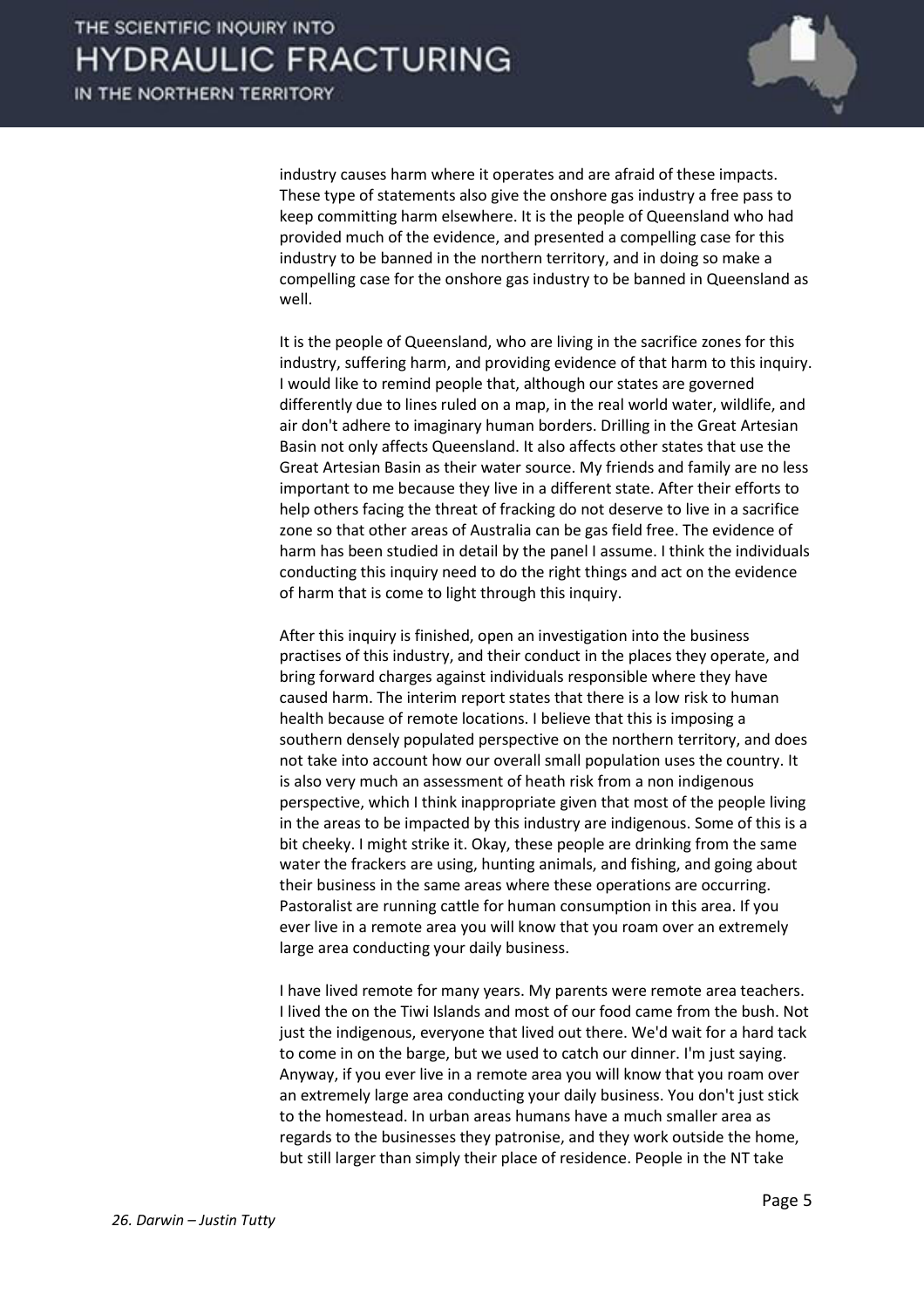

their boat up the river for days and weeks and still consider themselves to be in their home territory. Plenty of people get around conducting their business flying helicopters. They too still consider themselves to be at home given that their property covers hundreds of square kilometres. The differences between the non-indigenous concept of wet and dry also determine where people may be on country at any given time.

 Aboriginal people map their seasons according to different food sources abundant at different times of the year. Sometimes on their home country these sources are hundreds of kilometres apart. Pastoralist also setup stock camps in far apart places according to season. These people might pick up their mail at [inaudible], and according to government be a resident there, but may actually live most of the time in much more remote places. When I look at the exploration drilling in the northern territory it is in remote areas according to southerners and gas companies, but may not be considered remote in local terms. Have you ever noticed how humans tend to spread out to fit a space when going from a smaller space to a larger one? The same applies on a macro level in the northern territory. If the general store is a few hundred kilometres from the nearest recognised town then that place is where the locals, that really are living remote, go into town to collect their mail, pick up some fuel, and socialise.

 In remote areas according to the core maps of the drilling most industry infrastructure remains close to existing roads and infrastructure such as airstrips, water sources, fuel communications, and a general store. Because of the long distances in the NT these places are used for a variety of socalled non-residents as important rest stops to refuel. Even though Elliot has a small resident population, it has always been a crucial rest stop for people travelling between Alice Springs and Darwin, for indigenous and nonindigenous alike. Someone may not be a resident of the place, but that place may still be critically important to their survival and well-being. For example I know plenty of people that don't live Nooka, but they still travel and stay there every year for family holidays and reconnection to country. There is no exclusion sign around Nooka I noticed. These so-called remote areas, that the frackers are happy to use the existing infrastructure of, are where they are because of their critical importance to resident survival. The services they provide and the location are far more important to the health and wellbeing of locals than similar facilities in a more densely populated area.

 It can literally be a case of life and death, yet this inquiry has rated the risk to health as low because of the small population density. The disruption caused by gas industry operations, and gas personnel, and ecological damage in areas where peoples primary source of food is through hunting is actually far worse. Why is it considered less dangerous for kids to suffer from seizures, and migraines, and bleeding from all orifices from exposure to this industry when they are hundreds of kilometres further away from medical care, because there is less of them living in that area? No child should ever have to go through what I've seen children go through as a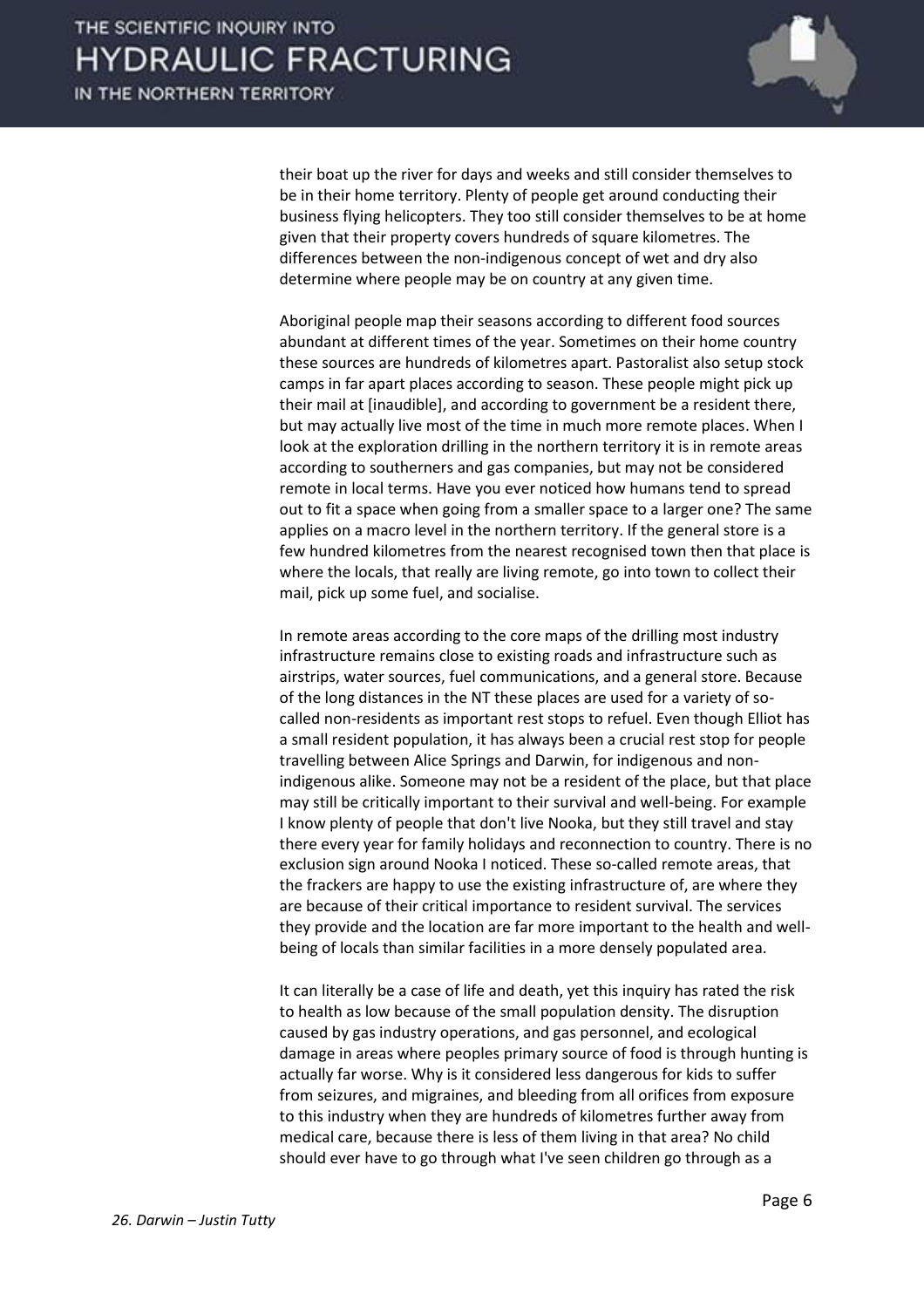

result of this industry. Out of sight out of mind is just not good enough. It's not a good enough reason to determine the health impacts as low risk. I still fail to see why you are determining health risk based on population and distance rather than on the actual toxicity to humans and animals. I'm also surprised with the Interim's report finding of dilution being the solution to pollution.

 I quote, "Airborne, dust-borne, and waterborne contamination would be expected to undergo dilution as it spreads away from the site, resulting in a lower potential for human exposure." Do the gas companies intend to setup an exclusion zone of 800 metres around their wells then, around their vents, around their compressor stations, all of their infrastructure? What about all their other infrastructure that impacts on their health? Where does this 800 metre figure come from? I personally know impacted people in Queensland that are affected by airborne pollution from flaring 10 kilometres away. The exclusion zone for the link disaster in Hopeland stretches 300 kilometres. Weeping eyes, sore throats, headaches, nose bleeds, water that is unusable and undrinkable. How does distance from surface infrastructure make a difference if the gas companies are using water and or contaminating water from the same aquifers that the locals are using and drinking from? Also, some of these airborne contaminants are so toxic as to cause serious health problems at extremely low concentration. How diluted do these pollutants have to be to be considered safe to humans? Is this measurable given the vagueries of wind flow and direction?

 What about contamination of our fish, and the roo, and the magpie geese that these people eat? What is the impact on climate which directly relates to human health by pumping pollutants into the air? Again, it is the out of sight out of mind solution, but I suggest that these emission are no less toxic because they are happening in a remote area rather than a urban area. The Beetaloo Basin, as it is now called, like all other areas rich in minerals and gas is also rich in wildlife, and fishing, and the breast graze country and the biggest cleanest rivers; Like Queensland and New South Wales where the richest gas resources are also found on the richest prime agricultural land. I think, as regards to the Beetaloo Basin as it's now termed, I don't think it is just a gas resource. It's rich country. I think it can be used better for other things quite frankly. A lot of people use this area for food and food production, or simply for their mental health. Why has Coffee Services, a gas services company, [inaudible] for the social impact study...

 I want to know why a company with no experience in the social and cultural life of remote aboriginal people likely to be most affected by this industry run this tender? I noticed they're being supported by Cross-Cultural Connections to provide a framework to do this study, and a company which does in fact have the necessary experience. Why didn't you just use Cross-Cultural Connections to do the whole thing given that, that's their area of expertise? Using a gas services company for a social impact study appears to me to compromise the independence and integrity of this inquiry. On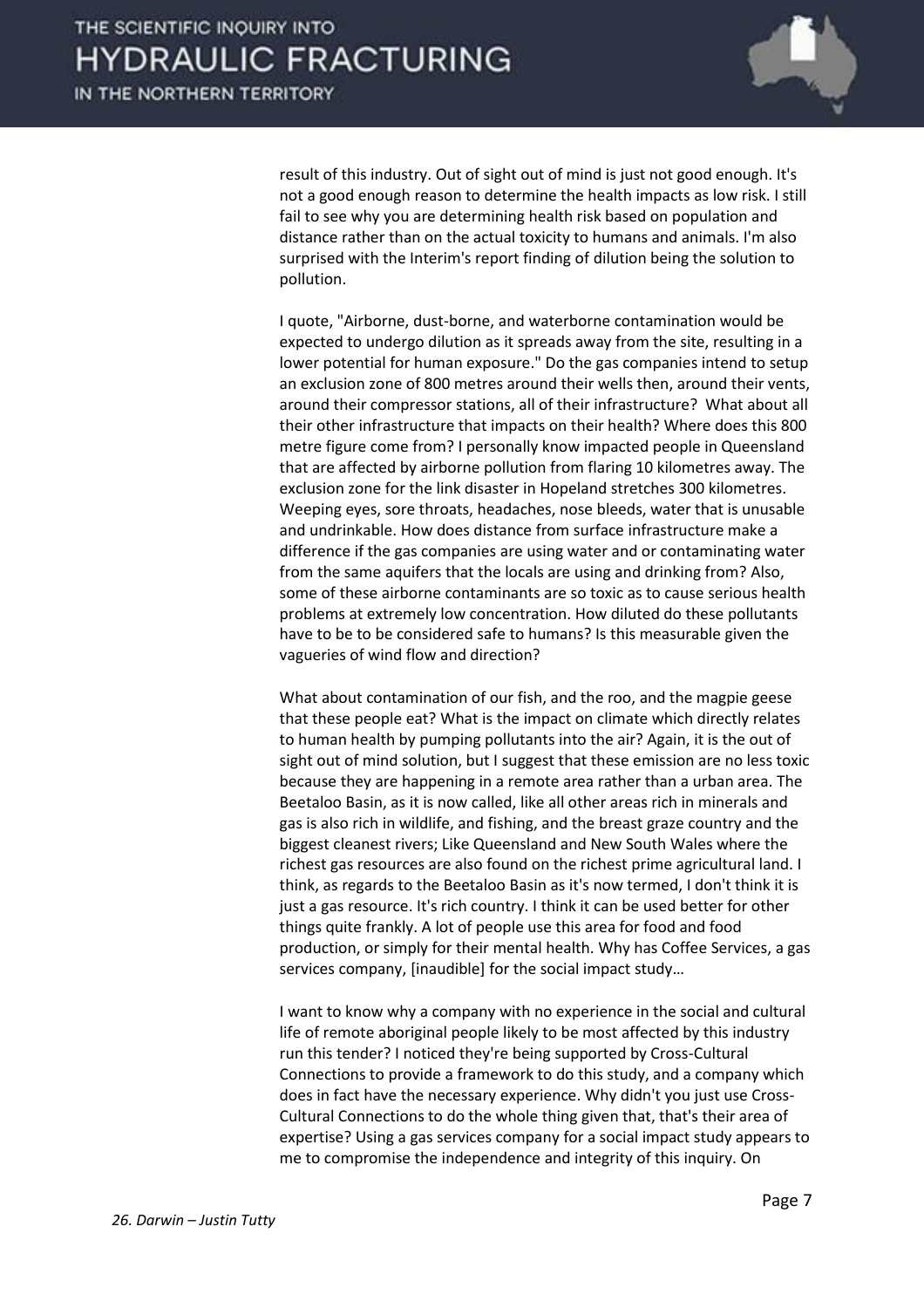

economics I've looked internationally to see how the onshore gas industry operates given that this is a worldwide industry. My primary source for that is an American economist called Deborah Rogers. I will provide links. It appears to me that they come into town with promises of big money and all you have to do is invest in this industry to get a slice of the pie. They flatter and seduce politicians and other leaders of the community with promises of big money contracts from setting up gas services for them.

 They even offer to help these poli's and businessman get a great deal with a major bank like Macquarie to offer favourable terms and loans to setup accommodation for workers by trucks, catering, et cetera. They stroke the egos of these people and lavish attention and luxury on them. Yahoo at the Darwin Casino. We're seeing plenty of that here, anyway, I'll go on, encouraging them to go into huge debt on the promise of a big money return. I personally know, now an ex-station owner in Katherine, who has invested up to his neck in this industry through his political contacts. Once they have captured the politicians this way it becomes easy for them to get these people to then use tax payer money to invest in this industry that is going to make everyone rich. My reading of the NT budget for 2017-18, and analysis of that including the forward estimates over the next five years, on what we have borrowed to invest in this industry, and calculation of how much we've invested since 2008. I got those figures from the Australia Institute, highlights this scenario.

 A whole heap of workers are brought in for a construction, and a few local jobs for good measure. Increased cash circulates in the economy, people are spending, and things are looking good. Trouble is it's like having a spree on your credit card. The actual return on investment does not add up. I will explain that in more detail in my written submission too. It doesn't. Basically we're paying more interest than what we're going to get as a return. It just doesn't add up. That's on my basic math. I'm sure there's economists and accountants that could go into in more detail than I can.

Justice Pepper: You've got about three minutes left Ms. Marchment.

Katherine M.: All right, inevitably this artificial boom turns to a bust within 10 years as they have taken as much gas as they can without having to pay tax, because of the deductions they receive for exploration and drilling. They've drained the local economy of cash from suckers who invest in their scheme. They tend to move on very quickly before the bust bites too hard in the area, and becomes too noticeable. This to me is why they're in such a hurry to get most of their operations out of Queensland and setup shop in the NT. The Queensland economy is going downhill fast. It's very similar to the way they move from county to county in the USA, particularly in the Barnett Shale in Texas. What is the risk or likelihood that a number of our NT members of parliament and business people have been captured this way? Also, regulatory capture, or the risk of regulatory capture I'm worried about as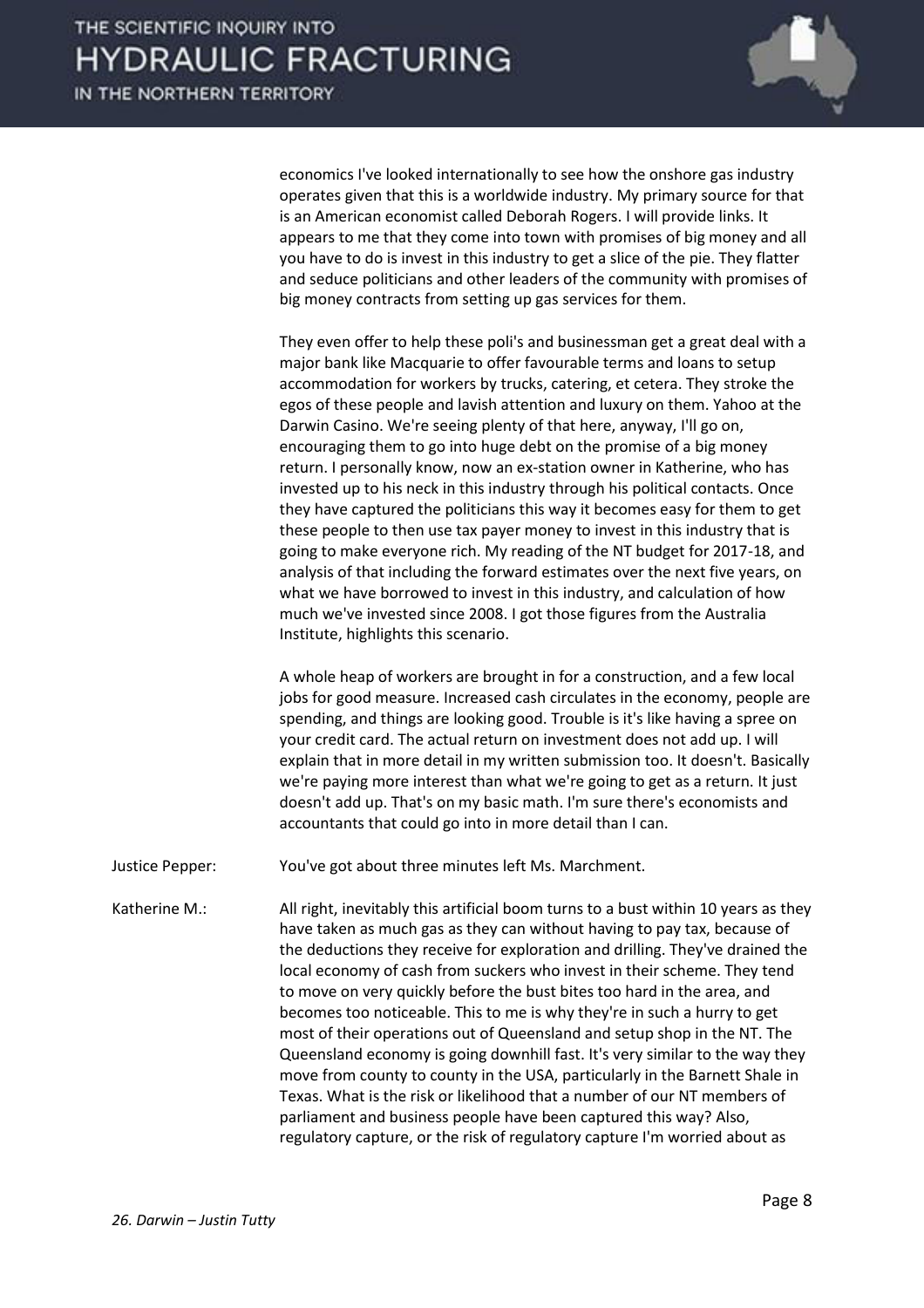

well. You know given my rating of the NT budget. We know our politicians here, but anyway.

 Companies like Halliburton make obscene amounts of money from their profitable business model of stripping countries of their resources and cash, and leaving behind a destroyed landscape. You only have to look at their operations including their reconstruction projects in Iraq. They get paid to drill whether gas is found or not. If you look at their area of expertise it is in the manufacture and sale of nuclear weapons and disposal of nuclear waste. How handy is it for them that they have patents for the use of depleted uranium to conduct their fracking operations. They can sell frack-rods and chargers, get paid for drilling, and at the same time be paid for the disposal of depleted uranium. They are long gone by the time the nuclear contaminated wells stop producing. I'll leave that bit out. Anyway, from my perspective just looking at it today and a couple of the film, to me, it looks like the inquiry is asking how the gas industry can proceed, rather than whether it should proceed.

This is, to me, exactly the same as the Chief Sign study in New South Wales at CMC, the ACCC and the other senate inquiries we've had. They're outcome to me is predetermined by the terms of reference when the inquiry is setup. I am losing a little bit of faith here people. Straight up if there's enough evidence to show that the risk can not be mitigated will you recommend to the northern territory government that fracking be banned?

- Justice Pepper: Thank you very much Ms. Marchment for that detailed presentation. I just want to make one comment before I open up your presentation to questions or comments from the panel, which is the answer to your last question is no. We will not be making that recommendation. That is not within our terms of reference. I've stated this publicly on many occasions. It is up to the government to lift the ban or not. We can not make that recommendation. What we can do is identify the risks, which I think we've done, assess those risk, which is what we're in the process of doing, and then make recommendations based on that risk assessment. We can not and we will not be making any recommendation to the government to lift the ban, or otherwise.
- Katherine M.: Thank you for clarifying that for me.

Justice Pepper: Thank you. Are there any questions or comments from the panel? Professor Priestly.

Prof Priestly: Yeah, thank you Ms. [inaudible]. I'll just make a couple of comments. In relation to the approach that was taken in the public health assessment I think that basically the approach was to recommend that site specific risk assessments be undertaken. So that the steps being that you identify chemicals, which may be released from those particular sites, identify the pathways by which people may be exposed, and then assess whether or not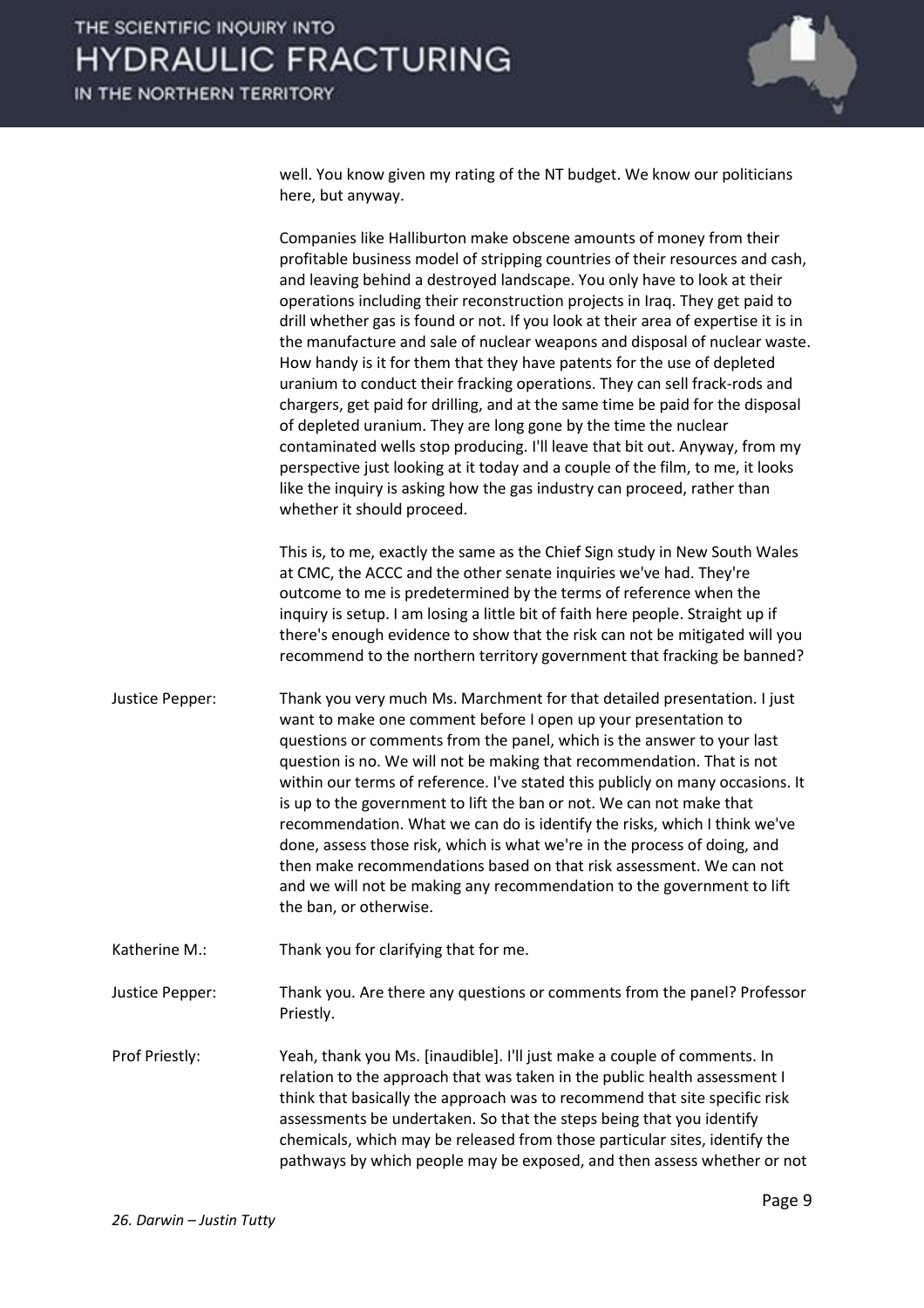

those exposed represent a health risk. In doing so we certainly looked at some of the literature that was available primarily from the United States. That was, I think, what drove us to the idea that proximity, or distance, is an important factor for mitigating the risk for modifying the risk, if you like. In relation to your comment about the gas industry in Queensland, yes we did visit Queensland last week. We spoke to a number of residents including the one you mentioned. We also spoke to a medical practitioner who's worked in that particular area and we spoke to some government agencies as well. Yes, we're getting a better idea of what those issues were around those gas industry sites in Queensland. We also became aware that they're monitoring data, which we'd previously been unaware of, which we can look at in relation to that. There are certainly things we'll be following up on as a result of those meetings of last week.

- Katherine M.: Just one thing; Did you actually take a tour of any of the infrastructure? Particularly in... Did you actually go to holding ponds? Did you go to Kenya? I'm just curious.
- Justice Pepper: Yes, we did.
- Katherine M.: Thank you.
- Prof Priestly: Yes, we did.
- Justice Pepper: Dr. Johnson.
- Dr. Johnson: Ms. Marchment, in relation to comments about recently depleted uranium when you mentioned that in March, I think we had a last round of consultations, I think we were all surprised to hear that, that might be the case. Well, anyway we did follow that up. Indeed there is a patent.
- Katherine M.: There's more than one. There's actually 186 patents.
- Dr. Johnson: There are, there are. There might be patents, and yes technically speaking you could use your uranium as a nice dense metal, but we have found no evidence whatsoever from any source that depleted uranium is actually used as in the charges used to break open the well casing.
- Katherine M.: It is used in logging though as well. Look, I know that caesium-137 is used because there's a box of it in Piliga forest. Not only that, how did these… why regulations from that Australian Nuclear Authority, why the five people that suffered injury from radiation, drillers in Queensland if radioactive substances aren't used in their operations?
- Dr. Johnson: Radioactive sources are used as part of the well logging, and checking the integrity of the bore casings. That's absolutely correct and those are quite intensely radioactive sources. Cobalt sources are used for x-raying a lot of pipe wells and pipeline construction and they require very safe handling. If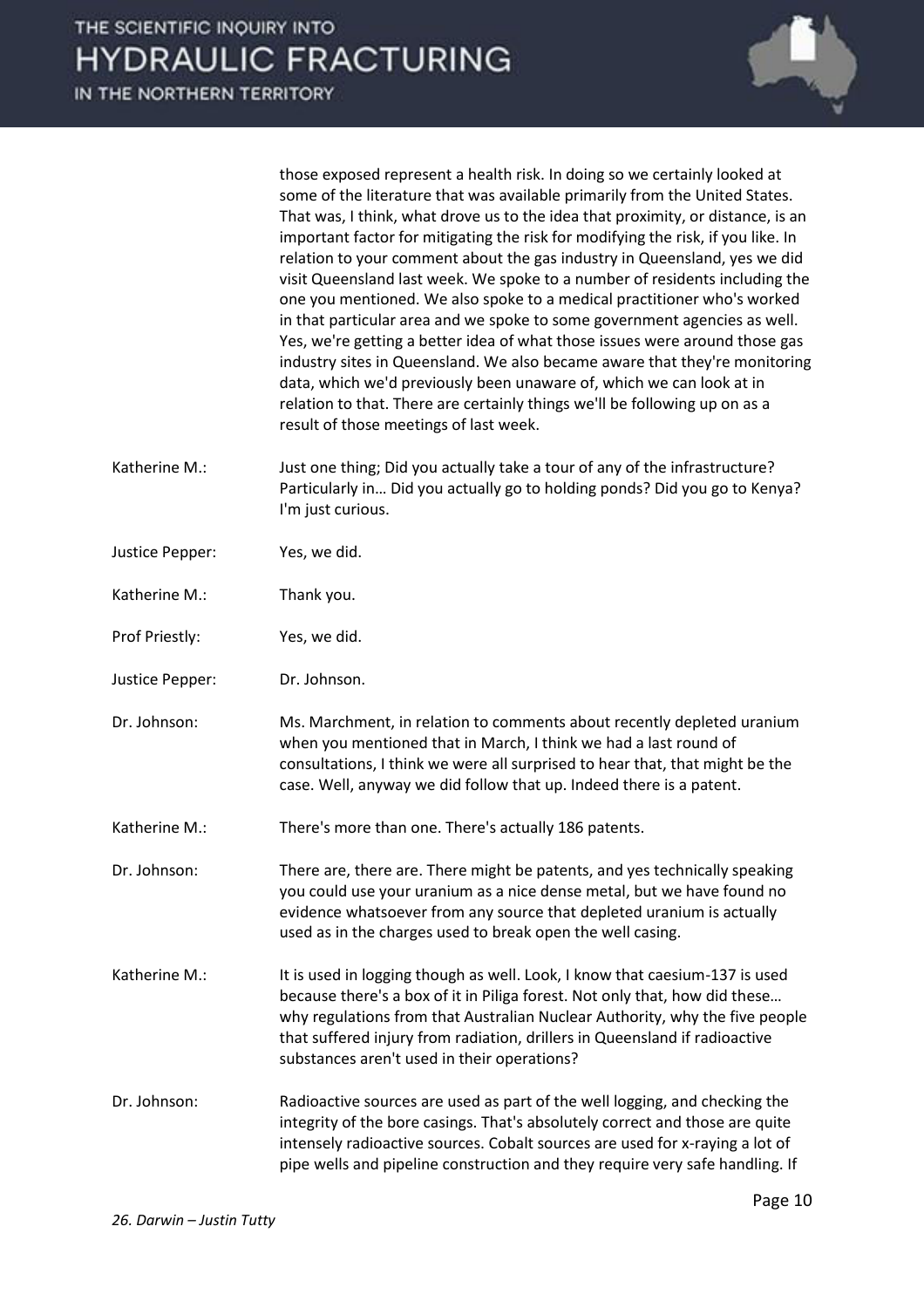# THE SCIENTIFIC INQUIRY INTO **HYDRAULIC FRACTURING**

IN THE NORTHERN TERRITORY



Katherine M.: However, it is turning up in produced water and that's a fact. Dr. Johnson: You're talking about [inaudible] that's a different thing... radioactive material. Katherine M.: Look, the thing is whatever its source there's this excess radiation in the environment that wasn't there before this industry was there. It's causing injury, where before this industry turned up, we didn't have radiation problem in Southeast Queensland. I do think that to argue semantics with me is are the frack charges tipped with uranium, or is it the logging... Dr. Johnson: [crosstalk] Katherine M.: ... or is it the whatever that's causing this radiation problem the fact is there is a radiation problem. Justice Pepper: I understand the submission. Thank you. Professor Hart. Professor Hart: You posed a number of questions to us. In particular you're relating to contaminants in waste water. Katherine M.: You have answered a couple of them. Thank you. Professor Hart: It's not possible to do that, but could I say we've got transcripts that we put in a written version. We'll certainly take those on board. A number of those we would have answers to. Some of them we need to probably do a little bit more investigation. You'll see in the interim report that we have noted that we don't have a good handle on all of the potential contaminants in flow back water. We've got a way to go. Katherine M.: That's why I'm here today. As I raised last time I am really concerned about what's coming off those ponds, mate. I really am. I've seen so much dead wildlife that it's not funny. It's ridiculous the death. Professor Hart: Well you... Justice Pepper: That's in Queensland? Katherine M.: That's in Queensland. That's actually near John'a place. That's the pond nearest to his place. It's not just all the dead animals in the ponds. It's around them. John, himself, is complaining of sickness from the emissions. I'm thinking why aren't these emissions tested? Somebody please test what's coming off those ponds. It's a real worry to me.

you are directly exposed we can get radiation burns. That was the case for occupational health and safety exposure. It's not used in fracking per se.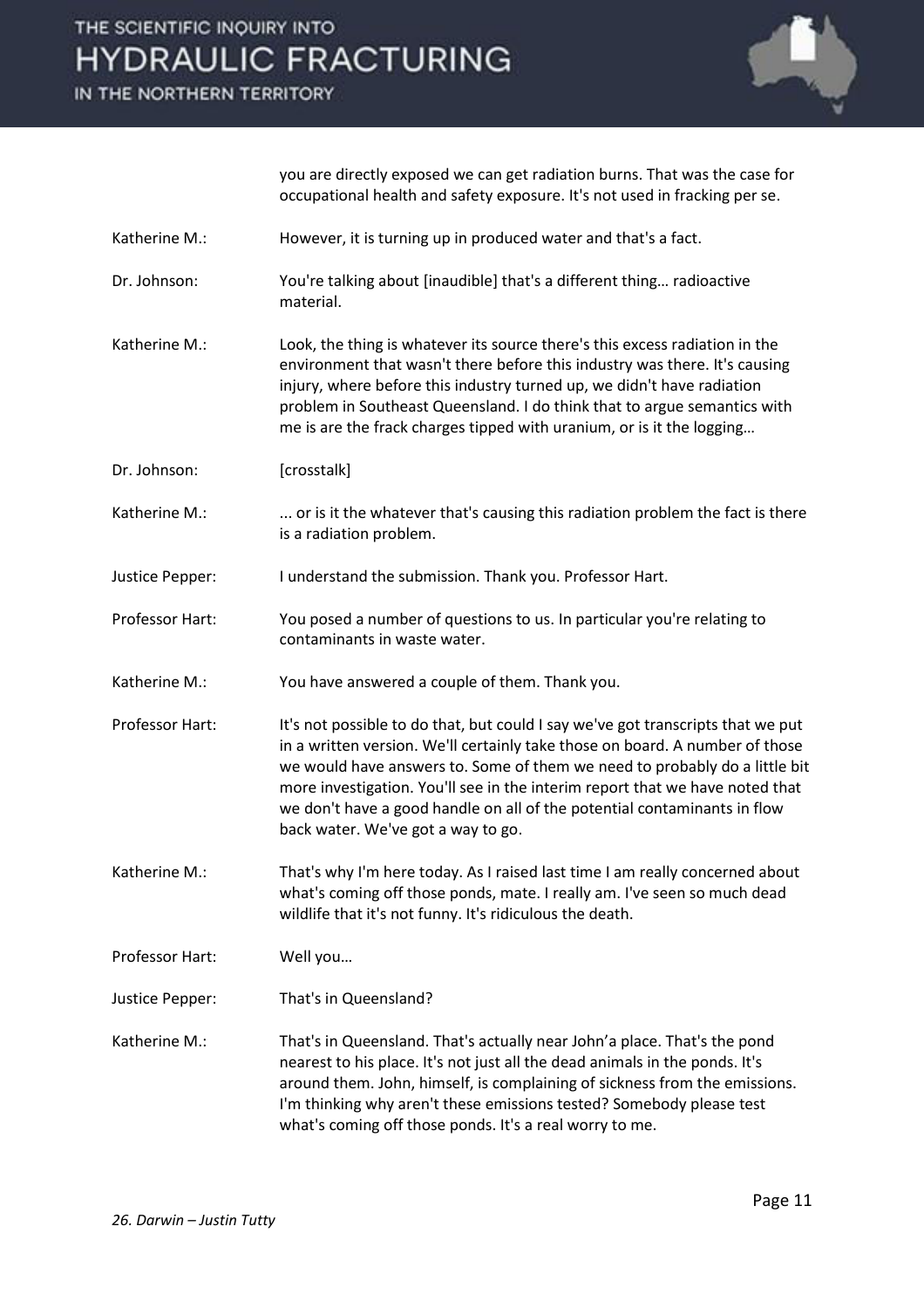## THE SCIENTIFIC INQUIRY INTO **HYDRAULIC FRACTURING**

IN THE NORTHERN TERRITORY



| Professor Hart: | Well, all I wanted to do was give you an assurance that we're certainly<br>looking at waste water contaminants, how they're retained, stored, and<br>treated, and the monitoring requirements.                                                                                                                                                                                                                                                                                                                                                                                                                 |
|-----------------|----------------------------------------------------------------------------------------------------------------------------------------------------------------------------------------------------------------------------------------------------------------------------------------------------------------------------------------------------------------------------------------------------------------------------------------------------------------------------------------------------------------------------------------------------------------------------------------------------------------|
| Katherine M.:   | From what I see I haven't actually seen  this industry's been operating for<br>10 years now in Australia. I've yet to find a waste management plant apart<br>from putting it into ponds and then going where? Then from what I have<br>actually seen of the practises of this industry they have been illegally<br>dumping it into creeks and onto roads. They don't know where to put the<br>bloody stuff. What bury the salt? There's ideas around we'll use it in<br>manufacturing processes. I haven't seen an actual concrete plan to deal with<br>the waste. There is a lot of waste from this industry. |
| Professor Hart: | I'll take your point.                                                                                                                                                                                                                                                                                                                                                                                                                                                                                                                                                                                          |
| Justice Pepper: | Any further comments or questions? Yes, Dr. Ritchie.                                                                                                                                                                                                                                                                                                                                                                                                                                                                                                                                                           |
| Dr. Ritchie:    | Ms. Marchment, look, thank you. I've been really fascinated by just hearing<br>the bits of your evidence that are from personal experience and in particular<br>in Queensland. It's incredibly valuable to us to get personal accounts.                                                                                                                                                                                                                                                                                                                                                                        |
| Katherine M:    | Thank you.                                                                                                                                                                                                                                                                                                                                                                                                                                                                                                                                                                                                     |
| Dr. Richy:      | One thing just to reassure you about Coffee, they were the successful<br>tenders in an open process. They do have and they were able to show us<br>that they have, obviously a lot international, but national experience doing<br>this sort of work. They are being monitored by a control group [crosstalk]                                                                                                                                                                                                                                                                                                  |
| Katherine M.:   | What I'm saying is the expertise                                                                                                                                                                                                                                                                                                                                                                                                                                                                                                                                                                               |
| Justice Pepper: | You do need to let Dr. Ritchie finish.                                                                                                                                                                                                                                                                                                                                                                                                                                                                                                                                                                         |
| Dr. Ritchie:    | they got a good interpreter service, because obviously it's critical. We got<br>stringent requirements on those, on them to deal with them, back through<br>the lands councils and using the NT interpreter service.                                                                                                                                                                                                                                                                                                                                                                                           |
| Katherine M.:   | It's more than just interpretation. It's a world view. It's like I pointed out in<br>this; The way we use the country is utterly different from a way an urban<br>person uses their country. It's an utterly different way of thinking. I've lived<br>with aboriginal people for years because I didn't have a choice. My parents<br>lived there. I had to live there. I literally, when going from one culture to<br>another, I literally have to think different in each.                                                                                                                                    |
| Dr. Ritchie:    | [crosstalk]                                                                                                                                                                                                                                                                                                                                                                                                                                                                                                                                                                                                    |
| Katherine M.:   | It's that far. I think I'm seriously doubting that using a western model, and<br>okay we'll have interpreters, is really  I do think that they're supporting<br>people are great. I do know that some of them are aboriginal people                                                                                                                                                                                                                                                                                                                                                                            |